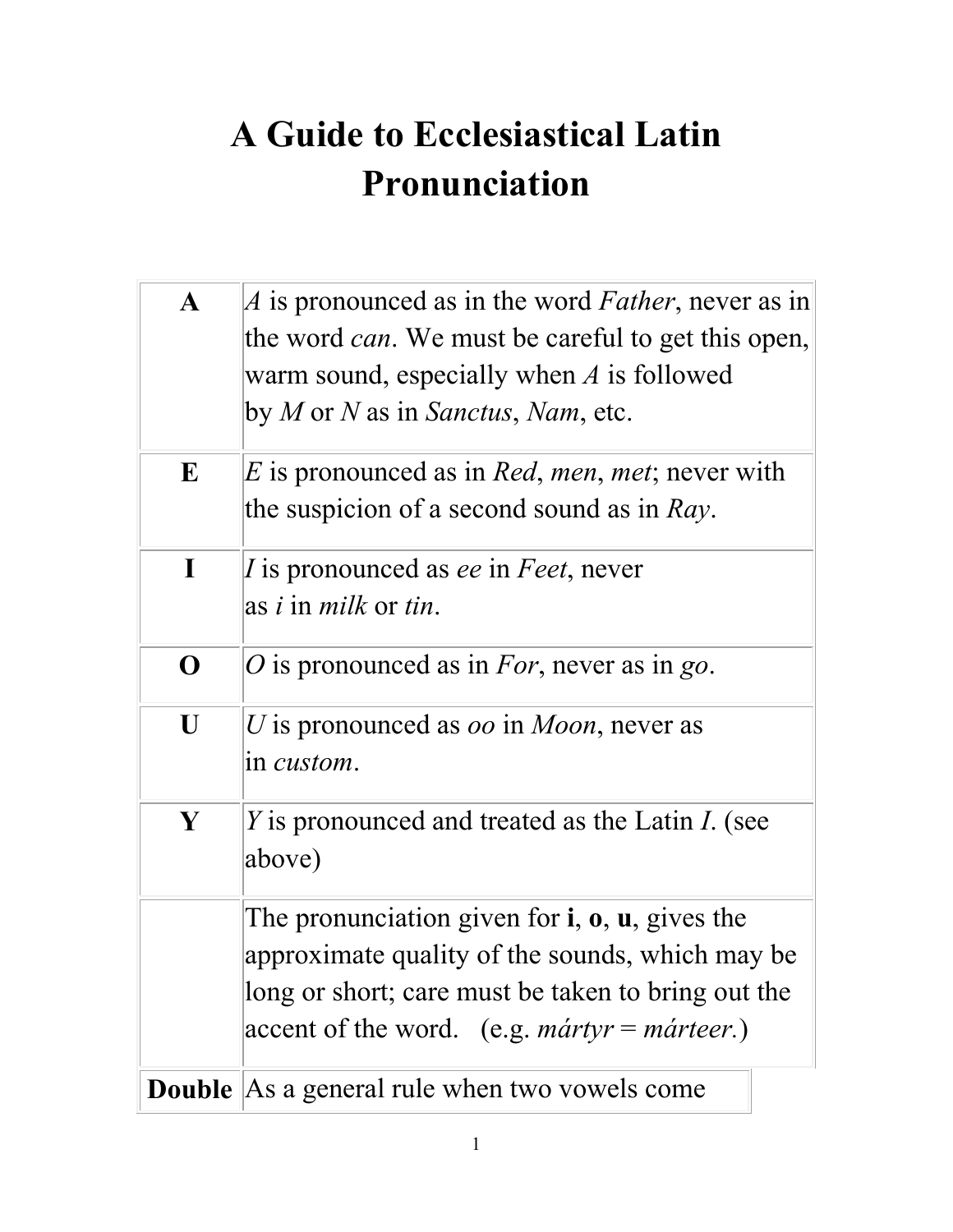| <b>Vowels</b> | together each keeps its own sound and<br>constitutes a separate syllable.      |
|---------------|--------------------------------------------------------------------------------|
|               |                                                                                |
|               | e.g. <i>diéi</i> is <i>di-é-i</i> ; <i>filii</i> is <i>fil-i-</i>              |
|               | $i$ ; eórum is e-ó-rum.                                                        |
| OU            | The rule of each keeping its own sound                                         |
| ${\bf AI}$    | applies to $OU$ and $AI$ .                                                     |
|               | e.g. <i>prout</i> is <i>pro-oot</i> ;                                          |
|               | $\textit{coutúntur} = \textit{co-oo-toon-toor}$ ;                              |
|               | <i>áit</i> is ah-eet.                                                          |
| AE            | However, AE and OE are pronounced as                                           |
| OE            | one sound, like <b>E</b> above. e.g. <i>caelum</i>                             |
|               | The two vowels form one syllable but both                                      |
|               | vowels must be distinctly heard. The                                           |
|               | principle emphasis and interest belongs to                                     |
| <b>AU</b>     | the first which must be sounded purely. If                                     |
| EU            | on such a syllable several notes are sung, the                                 |
| AY            | vocalization is entirely on the first vowel,                                   |
|               | the second being heard only on the last note                                   |
|               | at the moment of passing to the following                                      |
|               | syllable.                                                                      |
| EI            | <b>EI</b> is similarly treated only when it occurs in                          |
|               | the interjection:                                                              |
|               | <i>Hei</i> = <i>Hei</i> , otherwise, <i>Mei</i> = $m\acute{e}\text{-}i$ , etc. |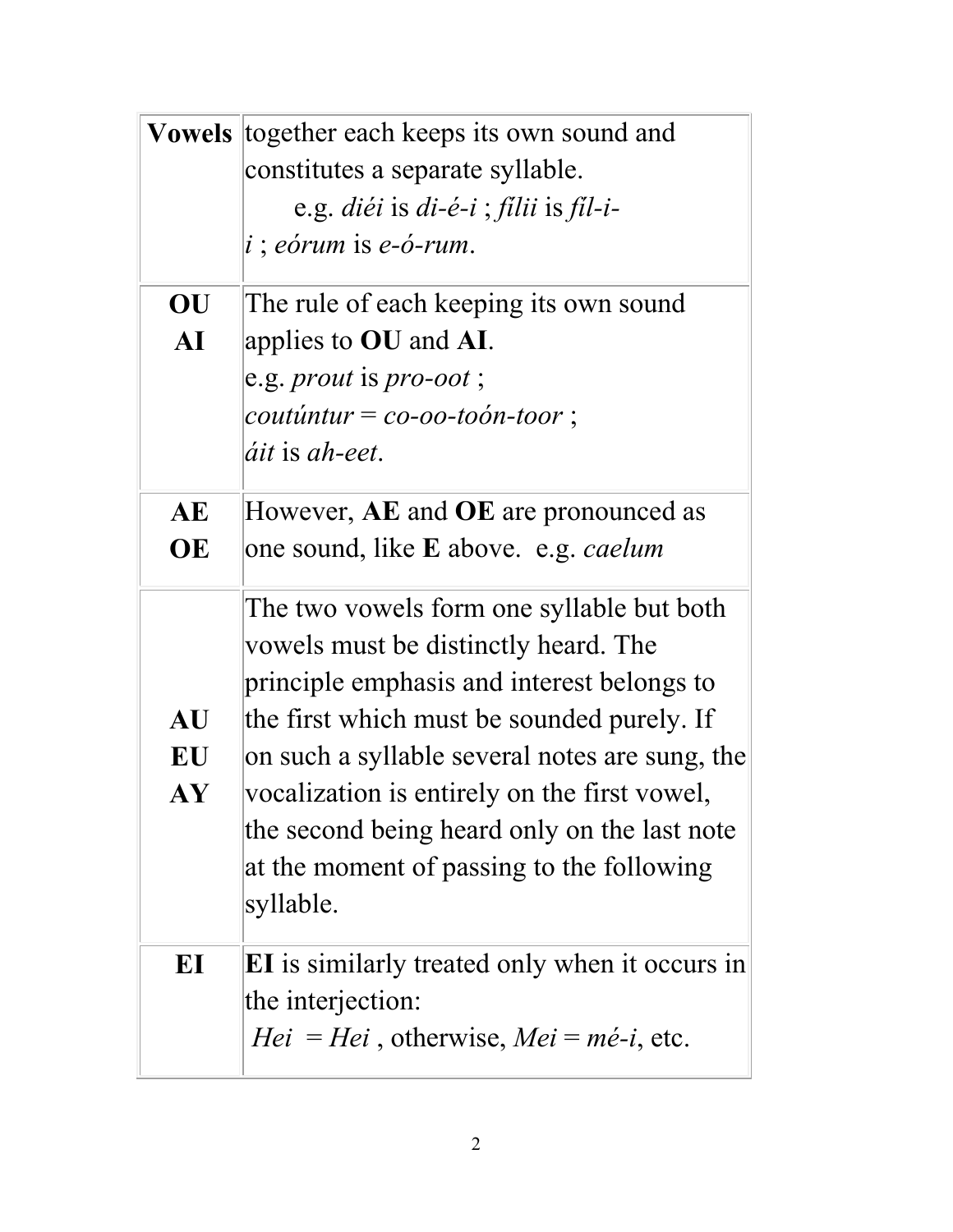## *Q***U** *NG***U U** preceded by **Q** or **NG** and followed by another vowel as in words like *qui* and *sanguis*, keeps its normal sound and is uttered as one syllable with the vowel which follows : *qui*, *quae*, *quod*, *quam*, *sanguis*. But notice that *cui* forms two syllables, and is pronounced as *koo-ee*. In certain hymns, on account of the metre, this word can be treated as one syllable.

## **CONSONANTS**

**C**

**C** coming before **e**, **ae**, **oe**, **i**, **y** is pronounced like *ch* in *Church*

e.g. *caelum* = *che-loom* ; *Cecília* = *che-cheé-lee-a*

**CC** before the same vowels is pronounced *T-ch*. e.g. *ecce* = *et-che* ; *síccitas* = *seét-chee-tas*.

*S***C** before the same vowels is pronounced like *Sh* in *shed e.g.* descendit *=* de-sh*én-deet*

Except for these cases **C** is always pronounced like the English **K**

e.g. *cáritas* = *káh-ree-tas*

**CH** is always like  $K$  (even before **E** or **I**) e.g. *Cham* = *Kam*, *máchina* = *má-kee-na*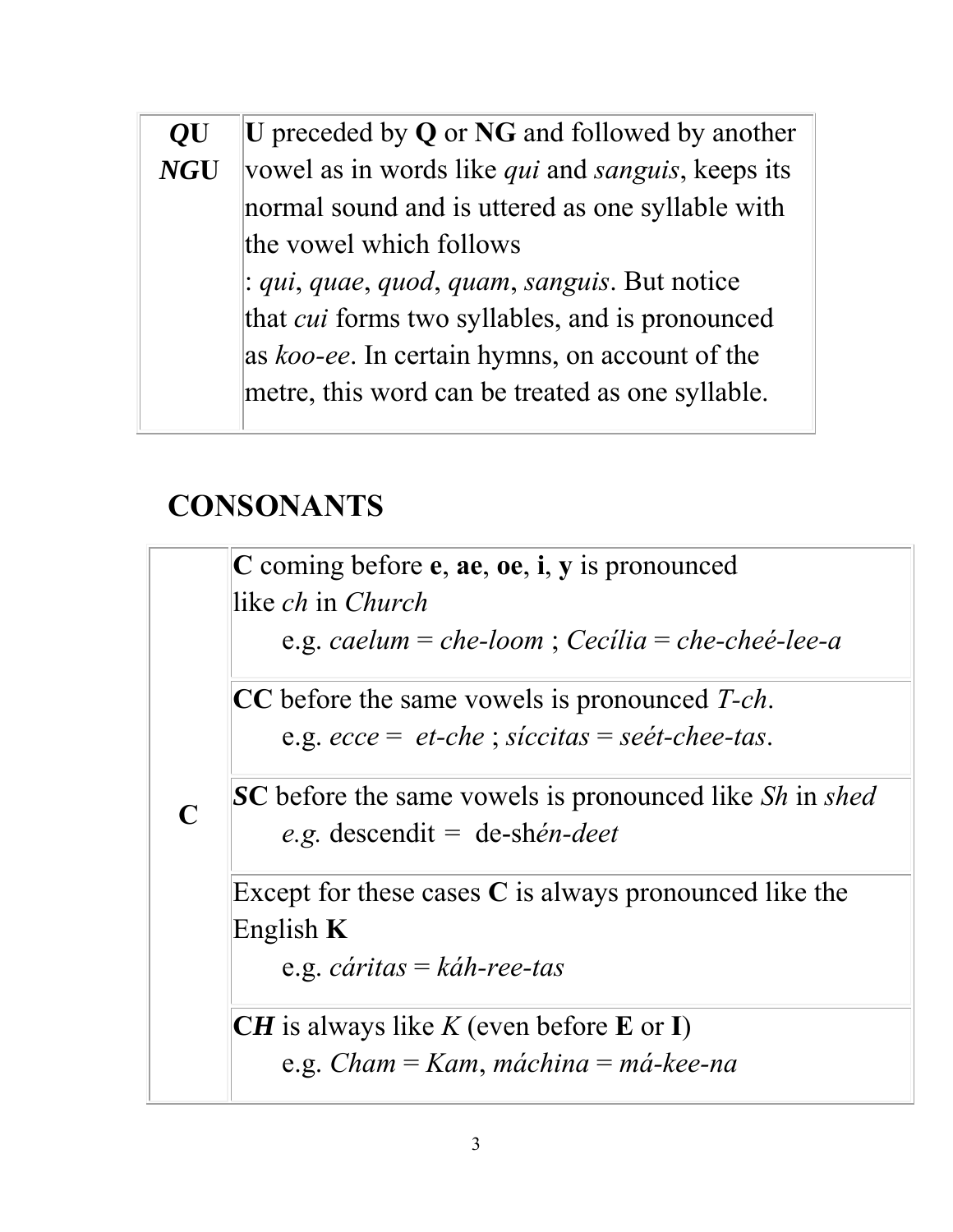|              | G before e, ae, i, y, is soft as in generous<br>e.g. mági, génitor, Regína              |
|--------------|-----------------------------------------------------------------------------------------|
| G            | GN has the softened sound given to those letters in French<br>and Italian.              |
|              | e.g. (French) <i>agneau</i> , <i>signor</i> , <i>monsignor</i>                          |
|              | The nearest English equivalent would be N followed by y.                                |
|              | e.g. Regnum = Reh-nyoom; Magnificat = Mah-nyeé-                                         |
|              | fee-caht                                                                                |
|              |                                                                                         |
|              | <b>J</b> , often written as I (e.g. <i>juris</i> or <i>iurus</i> ), is treated as $Y$ , |
| $\mathbf{J}$ | forming one sound with the vowel which follows it.                                      |
|              | e.g. jam, iam = yam; alleluia = allelóoya;                                              |
|              | $major = ma$ -yor                                                                       |
|              | When with another consonant, care must be taken not to                                  |
|              | omit this sound. It must be slightly rolled on the tongue                               |
|              | ( <i>carnis</i> ). Care must be taken not to modify the quality of the                  |
| $\bf R$      | vowel in the syllable preceding the $R$ .                                               |
|              | e.g. Kyrie: Say Kée-ree-e not Kear-ee-e                                                 |
|              | <i>sapere:</i> Say <i>sáh-pe-re</i> <b>not</b> <i>sah-per-e</i>                         |
|              | diligere: Say dee-lée-ge-re not dee-lee-ger-e                                           |
|              |                                                                                         |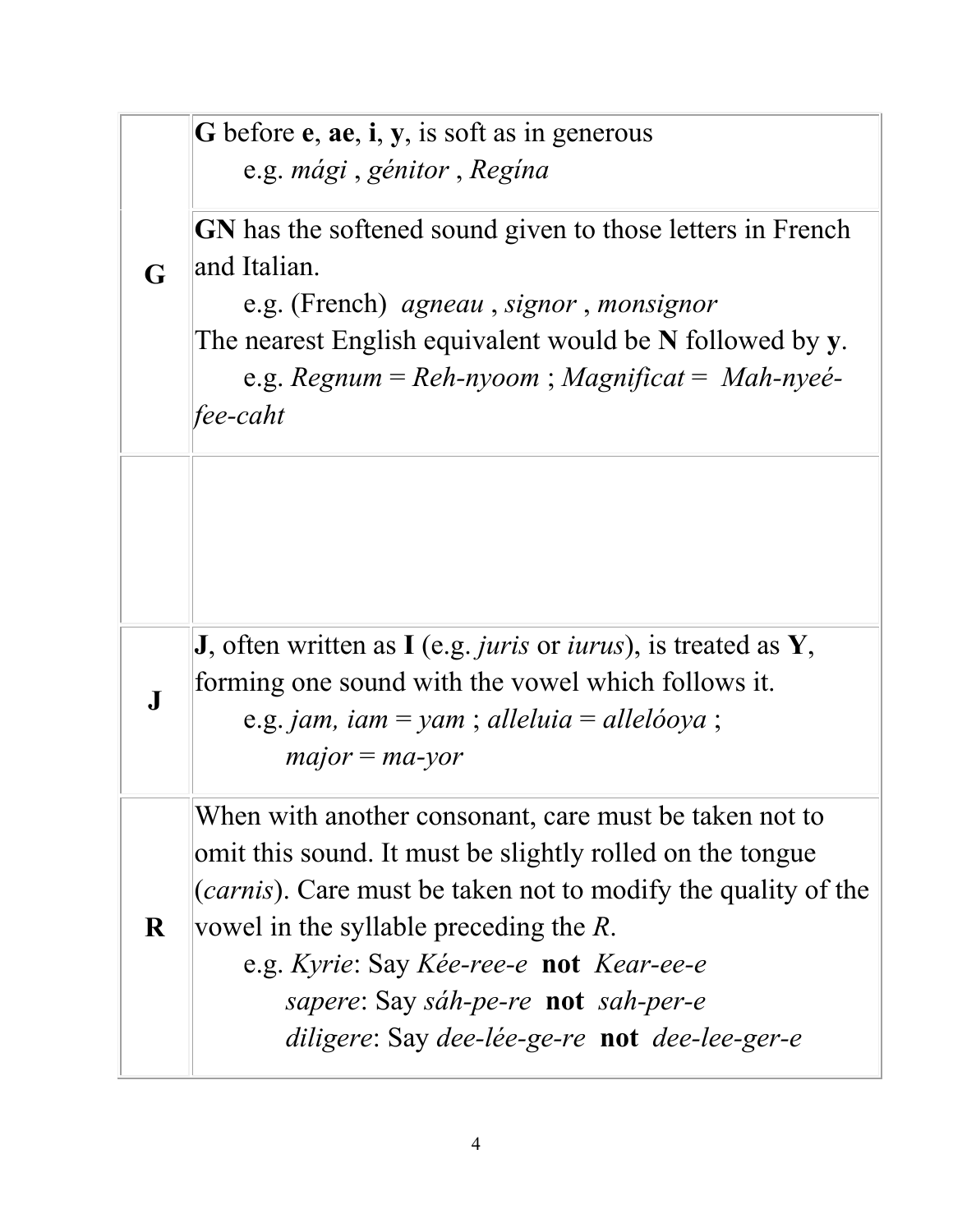| S                                        | <b>S</b> is hard as in the English word sea, but is slightly softened<br>when coming between two vowels. e.g. misericórdia                                                                                                                                                                                                                              |  |
|------------------------------------------|---------------------------------------------------------------------------------------------------------------------------------------------------------------------------------------------------------------------------------------------------------------------------------------------------------------------------------------------------------|--|
|                                          | <b>T</b> is like the English <b>T</b> , except as below.                                                                                                                                                                                                                                                                                                |  |
|                                          | <b>TI</b> standing before a vowel and following any letter<br>(except $S, X, T$ ) is pronounced <i>tsee</i> .<br>e.g. <i>patientia</i> = $pa$ -tsee-én-tsee-a<br>gratia = $gr\acute{a}$ -tsee-a<br>$constitutio = con-stee-tu-tsee-o$<br>$la$ laetitia = lae-tée-tsee-a<br><b>TH</b> is always simply <b>T</b> . e.g. <i>Thomas</i> , <i>catholicam</i> |  |
| X                                        | $X$ is pronounced ks, slightly softened when coming between<br>vowels. e.g. <i>exércitus</i>                                                                                                                                                                                                                                                            |  |
|                                          | $XC$ before e, ae, oe, i, $y = KSH$ .<br>e.g. $excélsis = ek-sh\acute{e}l-sees$                                                                                                                                                                                                                                                                         |  |
|                                          | Before other vowels $XC$ has the ordinary hard sound of the<br>letters composing it. e.g. excussorum = eks-koos-só-room                                                                                                                                                                                                                                 |  |
| Y                                        | A Latin vowel, pronounced like <b>I</b> .                                                                                                                                                                                                                                                                                                               |  |
| ${\bf Z}$                                | $\mathbf{Z}$ is pronounced $\mathbf{dz}$ . zizánia.                                                                                                                                                                                                                                                                                                     |  |
| <b>B</b> , D, F, K, L, M, N, P, Q and V: |                                                                                                                                                                                                                                                                                                                                                         |  |
| Pronounced as in English                 |                                                                                                                                                                                                                                                                                                                                                         |  |